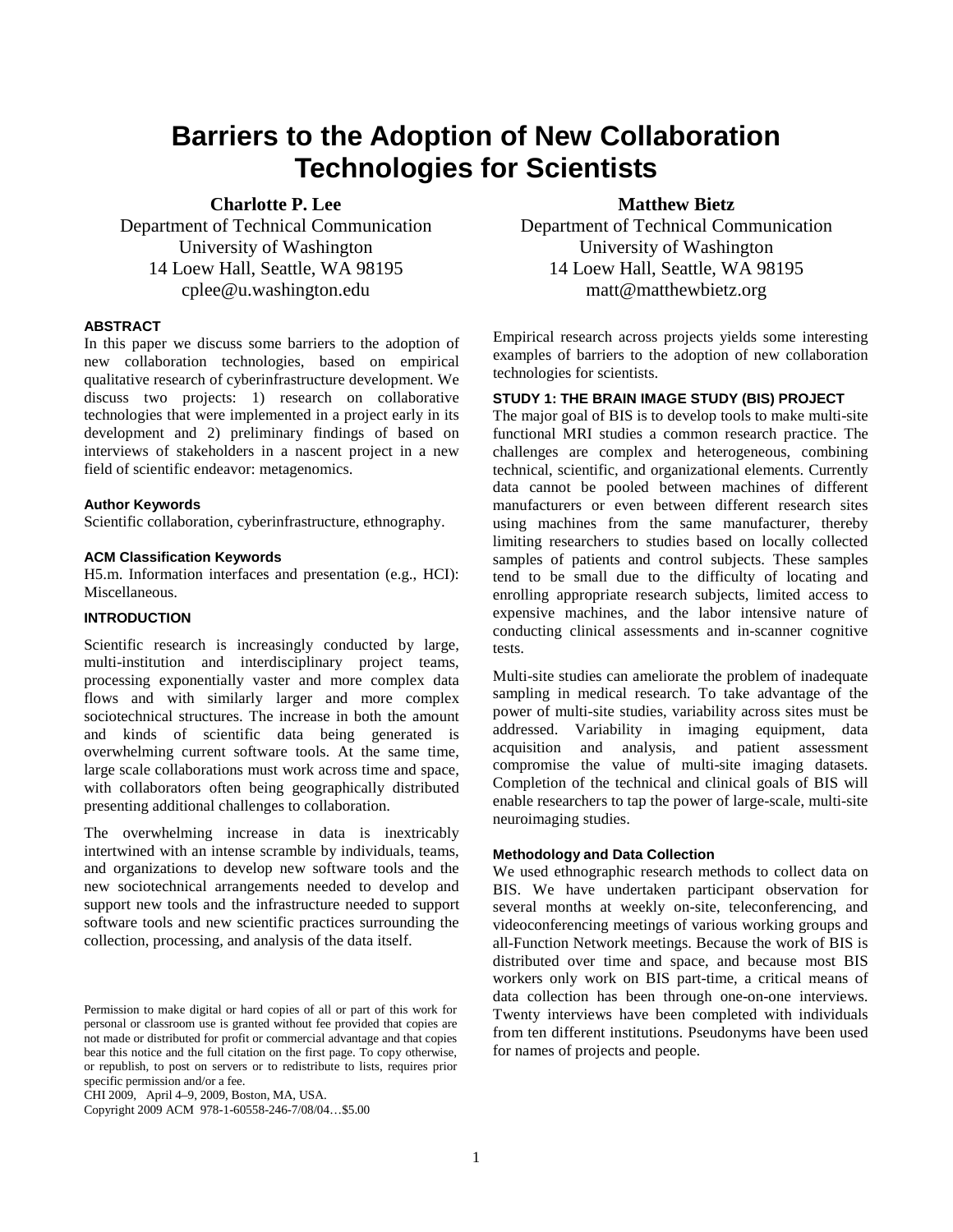# **Findings**

While the science undertaken by BIS during the course of this study was cutting edge, the collaborative technologies were not particularly advanced. Rather, collaborative technologies such as data conferencing, desktop sharing, teleconferencing, video teleconferencing and, eventually, wikis were the primary collaborative technologies. Studying the barriers to the adoption of these technologies, however, points towards potential barriers to the adoption of newer technologies.

Mismatch Between Management and User Requirements

Data analysis reveals that there was a mismatch between management conceptions of necessary collaborative technologies and the conceptions of the users. The management of BIS was highly committed to the expensive and flashy video teleconferencing (VTC) system. The VTC failed to meet many of the collaborative needs of BIS.

One group of participants were comprised of high-profile researchers who travelled frequently. A majority of them indicated in questionnaires and follow-up interviews that regular teleconferencing better met their needs in that it worked anywhere and was appreciated for being low-tech, more reliable, and not requiring the expense or attention of additional equipment or software.

Another example of a mismatch regarding the VTC system was that of the informatics subgroup. The informatics subgroup was comprised primarily of database engineers, computer scientists, and programmers. They found that rather than video teleconferencing, their primary need was dataconferencing and screen sharing. As the informatics participants were sophisticated technology users, they quickly found and used inexpensive or free dataconferencing and screen sharing software tools.

Orlikowski [4] noted some time ago that for successful adoption to occur, systems must take into account differing incentives. Our study of BIS confirms this finding, and also underlines the importance of understanding large scale scientific collaborations as large, complex organizations that contain numerous groups of collaborators with different backgrounds and information needs. Also technologists themselves can no longer be considered apart from the scientific endeavor, rather they are an integral part of the conduct and advancement of science.

#### Need for Local Contributions to Global Resources

The BIS functioned successfully for years without a comprehensive list of participants. An official list was kept on the official website, but was months, and in some instances, years out of date. Turnover in scientific collaborations can be quite rapid due to staff changes across universities, within a university, or between projects particularly at the research associate, post-doc, and lowerlevel administrative levels and keeping track of personnel changes across geographically distributed groups is very challenging. The decision was made to make each research site responsible for maintaining its own list. Enabling local control and responsibility where appropriate is an important feature for collaboration technologies.

When BIS began, it relied heavily on a central website for disseminating information and documentation relating to the project. The website was considered the official information resource for the public. As a consequence of its official status, any time an individual from any one of the several research projects wish to have information or a document added to the official website, they needed to email one individual to procure permission and then a second email with the information would then need to be conveyed to the website manager. The process often took a few days and was sufficiently cumbersome that most of the scientists avoided using the BIS website for collaborative work. Servers were in place for large, entire data sets, but scientists tended to rely instead on email and email archives for the dissemination and storage comparatively small amounts of data, information, or documentation.

Several months into the project, one of the scientists suggested the use of a wiki. As this was a couple years ago, while most of the scientists had heard of wikis, many of them had never used one. However, thanks to its ease of use it was quickly embraced become a clearinghouse for a wide variety of coordinative (e.g. dates and times for various meetings) and substantive information.

# **STUDY 2: METAGENOMICS**

Metagenomics is a new science that enables the study of microorganisms by extracting DNA directly from communities of environmental microorganisms, thus sidestepping the need for culturing or isolation [3]. Currently, there is little information on the vast majority of microorganisms present in Earth's different environments due to the difficulty of culturing them in the laboratory. The resultant wealth of genes and molecular structures deciphered from uncultured microorganisms has tremendous potential in the development of novel biocatalysts for industrial and medical applications [5]. Metagenomics also offers a way to gauge changes in biodiversity and environmental health. Metagenomic techniques require significant computational and data resources, and several groups are working on developing cyberinfrastructure for the field.

## **Methodology and Data Collection**

We are in the second year of a three year study of the growth of the field of metagenomics, especially the relationship between new science and cutting edge computation. We have conducted in-depth interviews members of three overlapping groups connected to the Community Cyberinfrastructure for Advanced Marine Microbial Ecology Research Analysis (CAMERA): cyberinfrastructure developers (n=10), bioinformaticists  $(n=4)$ , and microbiologists  $(n=3)$ . Over a three month period, one of the authors spent more than 50 hours in on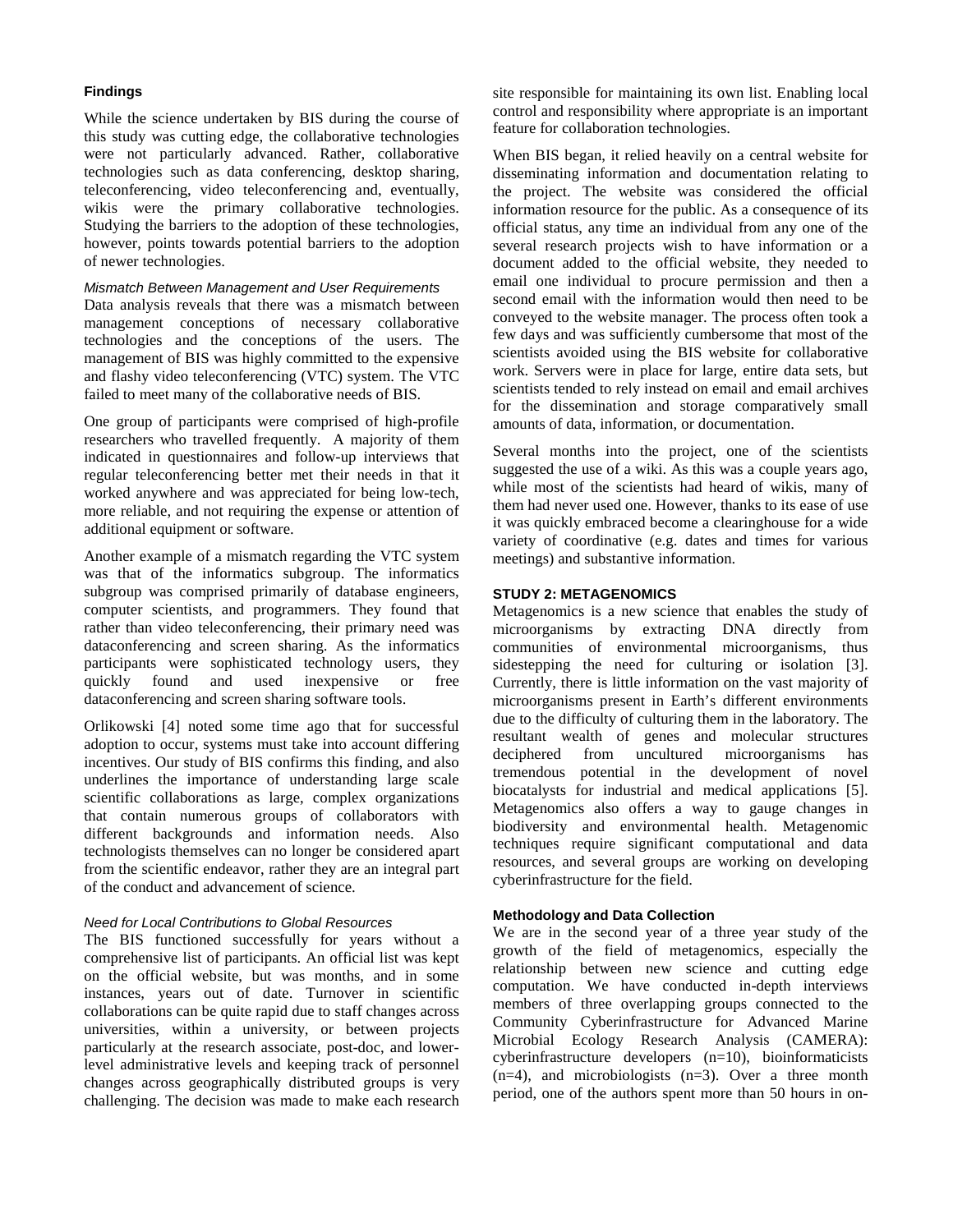site observation of a cyberinfrastructure development team. Observations included weekly group meetings as well as several scheduled subproject meetings and numerous adhoc meetings. Observations also included shadowing several of the team members, sitting in on casual conversations among the team, and noting general patterns of interaction among team members. We have also conducted observations and attended lab meetings of a microbiology lab and attended an international workshop on developing data standards for genomics and metagenomics. Data collection is ongoing.

#### **Preliminary Findings**

In some senses, metagenomics is an inherently collaborative science. Once DNA sequences have been assembled, the next step in a metagenomic study is to determine if the organism has already been discovered and catalogued. Genomes are characterized by their degree of similarity to other known genomes, which can provide clues to the functional properties of the organism. Scientists can explore the evolutionary history of organisms by comparing the amount of difference in the genomes of two organisms of the same species. All of these analyses require comparing the sample genome to enormous databases of known genomes. The quality of the science depends on having high-quality contributions from all members of the community.

Community-contributed databases are not new in this field. GenBank, for example, is an open-access database of nucleotide sequences that has been in operation since the early 1980s. Many other sequence databases exist for specific countries (e.g. the DNA Data Bank of Japan), for specific kinds of sequences (e.g. metagenomic sequences in CAMERA), or with specialized tools (e.g. RAST annotations in The SEED). Since 1996, genome researchers have been required to make their genome sequences public [2], and most journals now require scientists to have deposited the sequence into a public database before they can publish their results.

At the same time, metagenomics research is done primarily in the context of microbiology laboratories, and collaborative analysis tends to be more "traditional." Research projects are typically housed within a single laboratory, or sometimes in two or three laboratories in a collaborative project. While data is considered a public resource, analysis is primarily the domain of the individual or small group.

This suggests that fertile ground for scientific social software is more likely to be found (at least initially) around data sharing activities. It can be useful to compare these databases to other large community contribution systems like wikis. Such comparisons may lead to potential social solutions for some of the problems inherent in the current generation of sequence databases.

Our informants often mention quality problems within sequence databases. While publications go through an extensive peer review process, database submissions do not, and many of the submitted sequences are never attached to a particular publication. Some sequences are also submitted in a "draft" form but are, for whatever reason, never completed. New sequencing technologies make it possible to re-analyze older samples to provide higher quality sequences, but these are uploaded as new sequences to the database. The result is that sequence databases contain many entries that are incomplete, duplicate, or just plain wrong.

At the same time, these databases have no established mechanisms for correcting errors. They have adopted a model from scientific publication: once the sequence is published in the database, it is not changed. It is difficult if not impossible for a future scientist to update, correct, or even post a comment about a sequence. Community norms, while functioning to advance science, also serve to enact barriers to the adoption of potentially useful collaborative technologies.

## **CONCLUSION**

Collaboration technologies become more important as scientific collaborations become increasingly large, distributed, complex, and data intensive. At the same time that collaborations become increasingly complex, so do the collaborative technologies and the barriers to their adoption. As we have noted in this brief discussion barriers to adoption take many forms. Many barriers to adoption result from the interplay of the social and the technical in the sociotechnical system.

A holistic understanding of large scale scientific collaborations as large, complex organizations that contain numerous groups of collaborators with different backgrounds and information needs will help ensure that barriers to adoption are not inadvertently built in. In simple terms, collaborative technologies must be appropriate to the needs and abilities of the precise subgroups that they support. As we have seen, the needs of each user groups in cyberinfrastructure (CI) may often be relatively invisible to others, including but not limited to management. Therefore great care must be taken to identify the various user groups and their respective needs.

Related to the point above, another significant barrier to adoption is the desire to have the latest and most sophisticated collaboration technologies. While the technologies used to collect and analyze the data often must be cutting edge, specifically collaborative technologies are often best served by technologies that are simple, require very little learning, and are already easily accessible (e.g. wikis, and telephones). Most scientists were reluctant to invest more than very small amount of time to learn to use new technologies unless the benefits were substantial and related directly to their research.